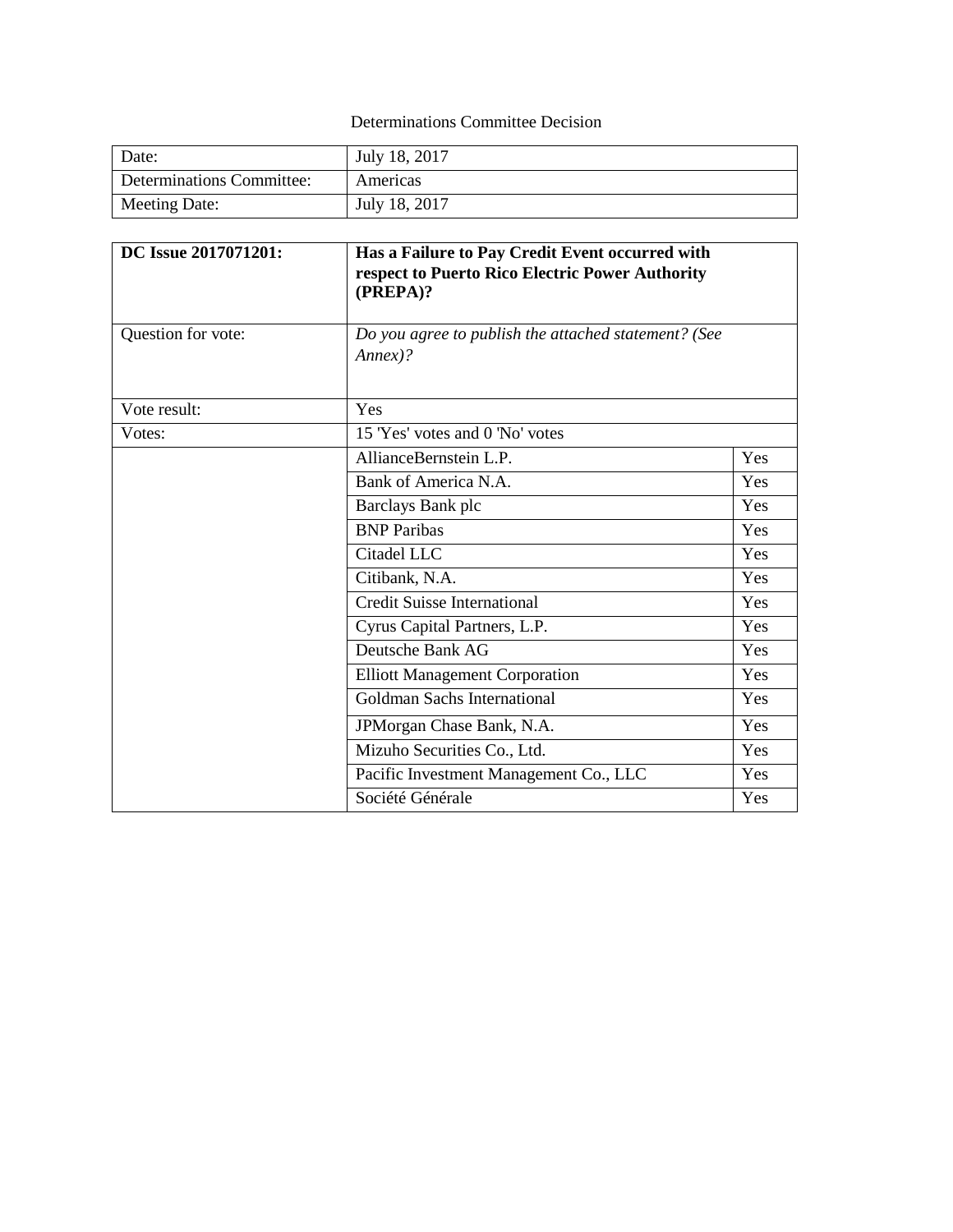#### **Annex**

### **Americas DC Meeting Statement July 18, 2017**

#### **DC Issue Number 2017071201**

#### **Puerto Rico Electric Power Authority**

#### **Summary**

On July 14, 2017, the Americas DC Resolved that a Failure to Pay Credit Event occurred on July 7, 2017 with respect to Muni Transactions (as defined below) that specify Puerto Rico Electric Power Authority (**PREPA**) as the Reference Entity and CUSIP 74526QKX9 as the Reference Obligation<sup>1</sup> (the **MCDX Reference Obligation**).

The Americas DC determined that the relevant Transaction Type relating to the DC Question is "Standard U.S. Municipal Revenue." Therefore, the DC Question relates to Updated [2](#page-1-1)003 Transactions<sup>2</sup> which specify the relevant Transaction Type and which incorporate the 2012 ISDA U.S. Municipal Reference Entity Supplement to the 2003 ISDA Credit Derivatives Definitions published by ISDA on March 5, 2012 (the **Muni Supplement**) (such transactions, **Muni Transactions**).

Each capitalized term used but not defined in this Meeting Statement has the meaning given to such term in the Muni Supplement or the Credit Derivatives Determinations Committees Rules (January 20, 2016 version) (including the Updated 2003 Definitions, as defined therein) (the **DC Rules**), as applicable.

#### **Publicly Available Information**

Based on the Publicly Available Information submitted in connection with the DC Question, the Americas DC Resolved that PREPA failed to make a payment that was due under the terms of the MCDX Reference Obligation on July 3, 2017. [3](#page-1-2)

### **Failure to Pay**

The definition of Failure to Pay for purposes of the Updated 2003 Definitions states as follows:

"Failure to Pay" means, after the expiration of any applicable Grace Period (after the satisfaction of any conditions precedent to the commencement of such Grace Period), the failure by a Reference Entity to make, when and where due, any payments in an aggregate amount of not less than the Payment Requirement under one or more Obligations, in accordance with the terms of such Obligations at the time of such failure.

In Resolving that a Failure to Pay occurred, the Americas DC reached the following conclusions:

<span id="page-1-0"></span> $\overline{\phantom{a}}$ See discussion of the definition of "Obligation" below for additional detail on the relevant Obligation Category and Obligation Characteristics.

<span id="page-1-1"></span><sup>&</sup>lt;sup>2</sup> In accordance with the DC Rules, "Updated 2003 Transaction" means a March 2009 Supplement Transaction or a July 2009 Supplement Transaction (and not a Credit Derivatives Transaction incorporating the 2014 Definitions as a result of the ISDA 2014 Credit Derivatives Definitions Protocol).

<span id="page-1-2"></span><sup>3</sup> See the Notice from US Bank Global Corporate Trust Services to holders of Puerto Rico Electric Power Authority Power Revenue and Power Revenue Refunding Bonds dated July 3, 2017 (the **Trustee Notice**) (available online at: [https://emma.msrb.org/EP1010678-](https://emma.msrb.org/EP1010678-EP783544-EP1185263.pdf) [EP783544-EP1185263.pdf\)](https://emma.msrb.org/EP1010678-EP783544-EP1185263.pdf) ("The purpose of this Notice is to inform you [...] of [...] the failure to pay principal and interest due on the Bonds on July 3, 2017").